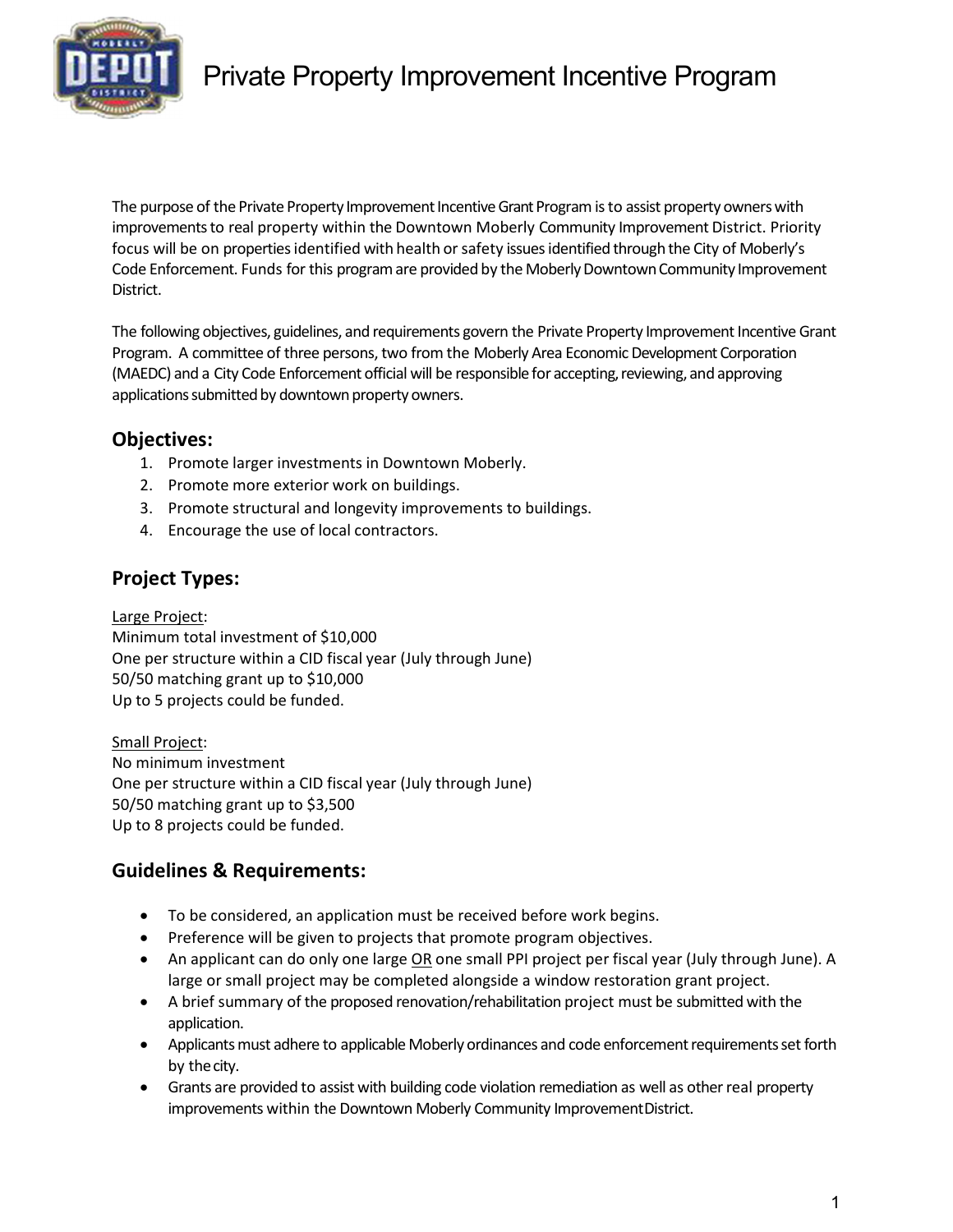

- Applicants must be current on all Randolph County real property tax payments for properties owned within the Downtown Moberly Community Improvement District to qualify for project reimbursement.
- Approved applications must be in good standing with the City of Moberly utility billing.
- After the application is approved and before reimbursement can be made, documentation of the paid project expenses must be provided in the form of paid invoices and copies of checks rendered for payment (front & back) or credit card receipts and credit card statements showing payments made.
- Contractors must provide waiver of liens for all work completed prior to reimbursement being made.
- Applications will be scored utilizing the accompanying example scoring rubric.

| <b>PRE-PROJECT CHECKLIST</b>                                      | YES $(v)$       | NO <sub>(V)</sub>               |
|-------------------------------------------------------------------|-----------------|---------------------------------|
| Has the project work begun without first having completed a       | If YES,         | If NO, proceed                  |
| PPI grant application?                                            | STOP. An        | with the                        |
|                                                                   | application     | application                     |
|                                                                   | must be         | process.                        |
|                                                                   | submitted       |                                 |
|                                                                   | prior to any    |                                 |
|                                                                   | project         |                                 |
|                                                                   | work            |                                 |
|                                                                   | beginning.      |                                 |
| If required, has an application been submitted to the Historic    | If YES,         | If NO, STOP and                 |
| Preservation Commission for a Certificate of Appropriateness?     | proceed<br>with | seek a                          |
| For information: 660-269-8705, ext. 2062.                         |                 | certificate<br>unless one isn't |
|                                                                   | application.    | required.                       |
|                                                                   |                 |                                 |
| Does your project adhere to applicable City of Moberly            |                 |                                 |
| ordinances and code enforcement?                                  |                 |                                 |
| Have you completed the application in its entirety and had it     |                 |                                 |
| notarized?                                                        |                 |                                 |
| Have you provided itemized cost estimates of all materials,       |                 |                                 |
| supplies, and labor costs of the project? (Attach to application) |                 |                                 |
| Have you provided project plans, specifications, sketch or scaled |                 |                                 |
| drawing sufficient to accurately describe the proposed work?      |                 |                                 |
| (Attach to application)                                           |                 |                                 |
| Have you provided current photographs of (1) the building         |                 |                                 |
| itself, and (2) within the context of the streetscape clearly     |                 |                                 |
| showing the existing conditions of the proposed area of           |                 |                                 |
| improvement? (Attach to application)                              |                 |                                 |
| If the applicant isn't the building owner, do you, by the owner's |                 |                                 |
| signature, have the building owner's permission to proceed with   |                 |                                 |
| the project?                                                      |                 |                                 |
|                                                                   |                 |                                 |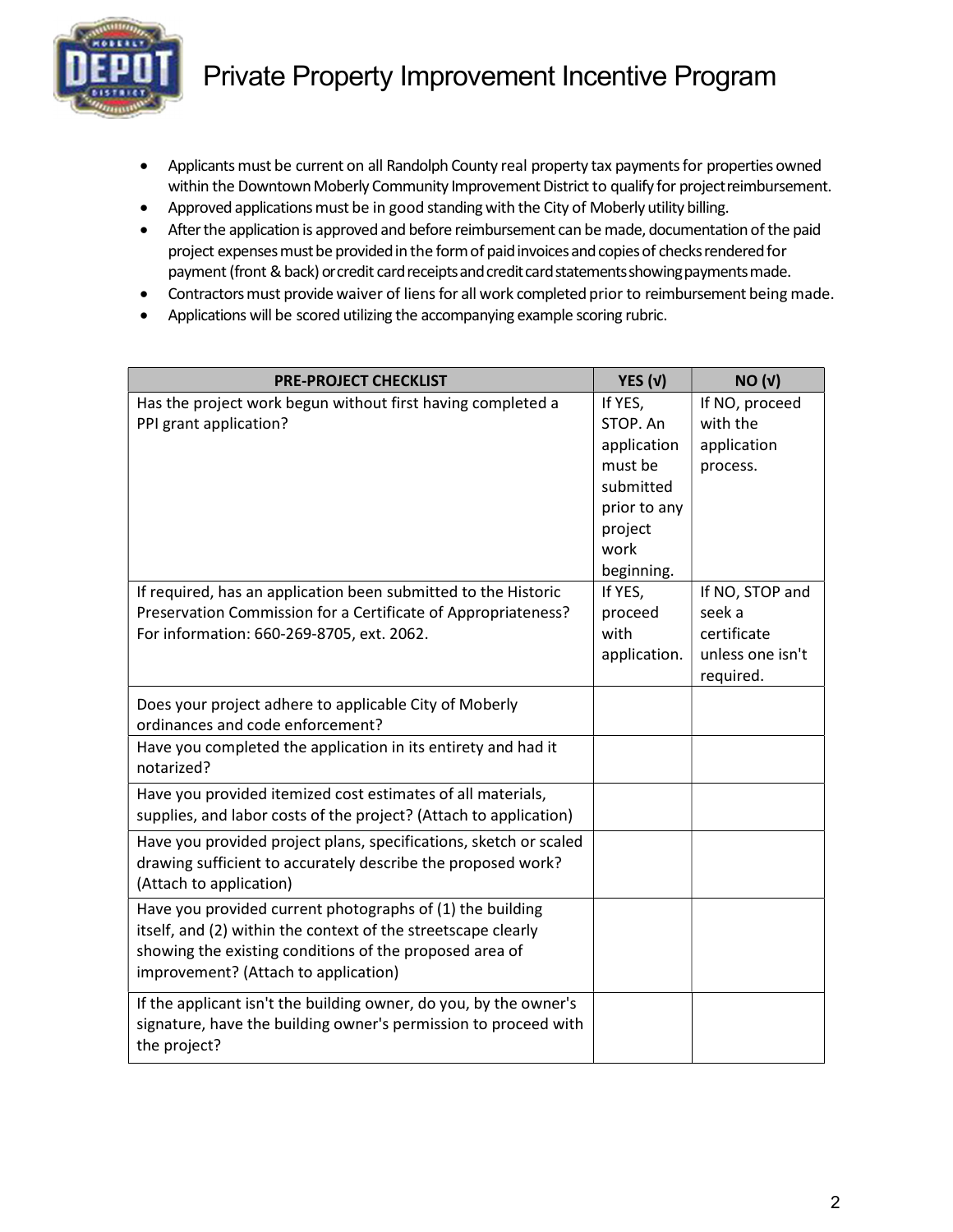

| POST-PROJECT CHECKLIST TO QUALIFY FOR GRANT FUNDS                                                                                                                                                                                                   | YES $(v)$ | NO <sub>(V)</sub> |
|-----------------------------------------------------------------------------------------------------------------------------------------------------------------------------------------------------------------------------------------------------|-----------|-------------------|
|                                                                                                                                                                                                                                                     |           |                   |
| Has the Historic Preservation Commission approved your<br>completed project, if necessary?                                                                                                                                                          |           |                   |
| Are you current on all Randolph County real property tax<br>payments for properties owned within the Downtown<br>Moberly Community Improvement District?                                                                                            |           |                   |
| Are you in good standing with the City of Moberly utility<br>billing?                                                                                                                                                                               |           |                   |
| Have all contractors provided you waiver of liens for all<br>work completed?                                                                                                                                                                        |           |                   |
| Have you provided MAEDC with documentation of the<br>paid project expenses in the form of paid invoices and<br>copies of checks rendered for payment (front & back) or<br>credit card receipts and credit card statements showing<br>payments made? |           |                   |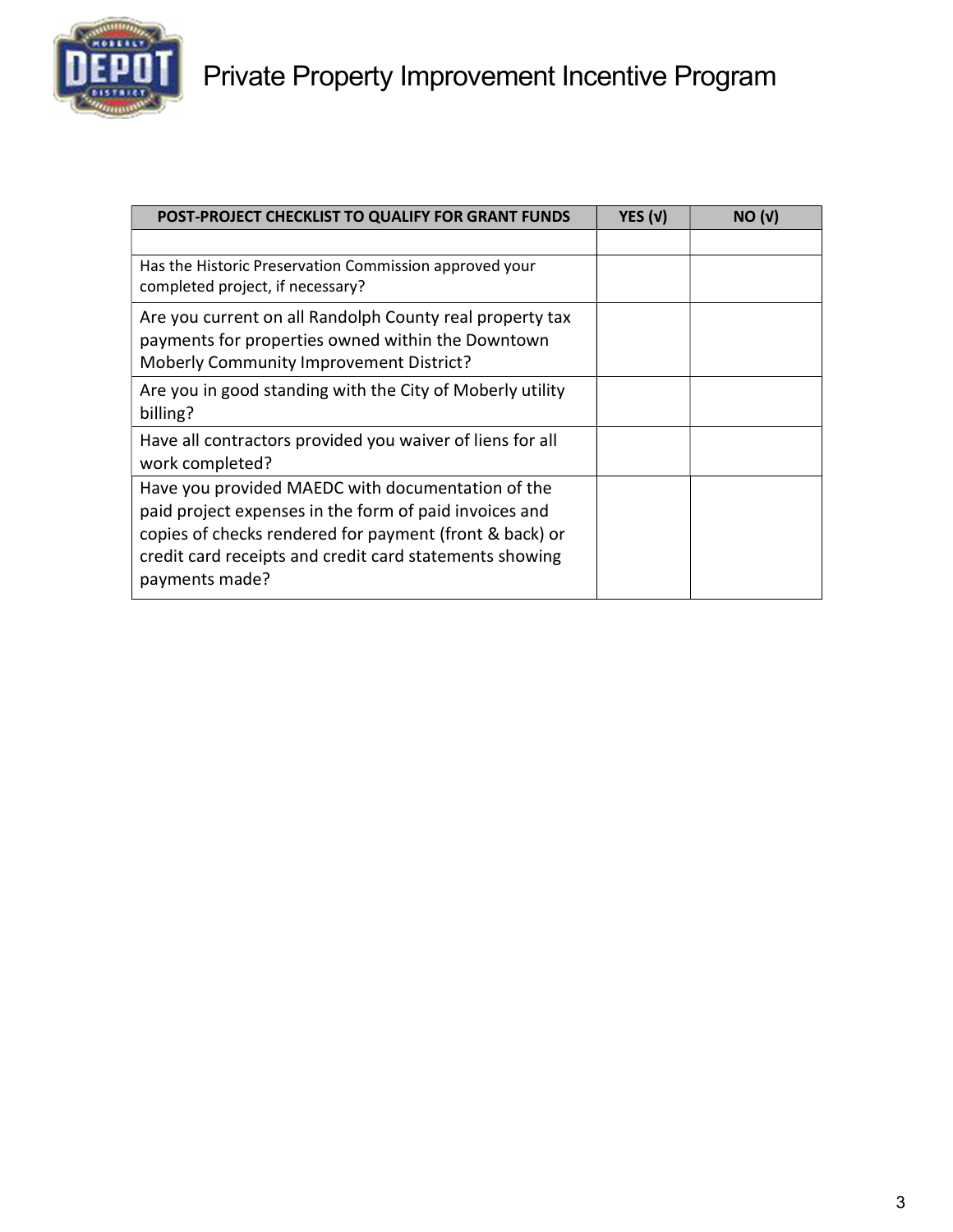

## PROGRAM APPLICATION

| Date                                             |  |
|--------------------------------------------------|--|
| <b>Applicant Name</b>                            |  |
| Project Address                                  |  |
| Property is Owned by:<br>Name of Individual/s or |  |
| Entity as Shown on                               |  |
| Randolph County<br>Assessor's Tax Card           |  |
|                                                  |  |
|                                                  |  |
|                                                  |  |
|                                                  |  |
|                                                  |  |
| <b>Project Description</b>                       |  |
| <b>Applicant Address</b>                         |  |
| <b>Applicant Phone</b><br>Number                 |  |
| <b>Applicant Email</b>                           |  |

# COMPLETE IF APPLICANT IS NOT THE BUILDING OWNER

| <b>Building Owner</b>                 |  |
|---------------------------------------|--|
| <b>Building Owner Address</b>         |  |
| <b>Building Owner Phone</b><br>Number |  |
| <b>Building Owner Email</b>           |  |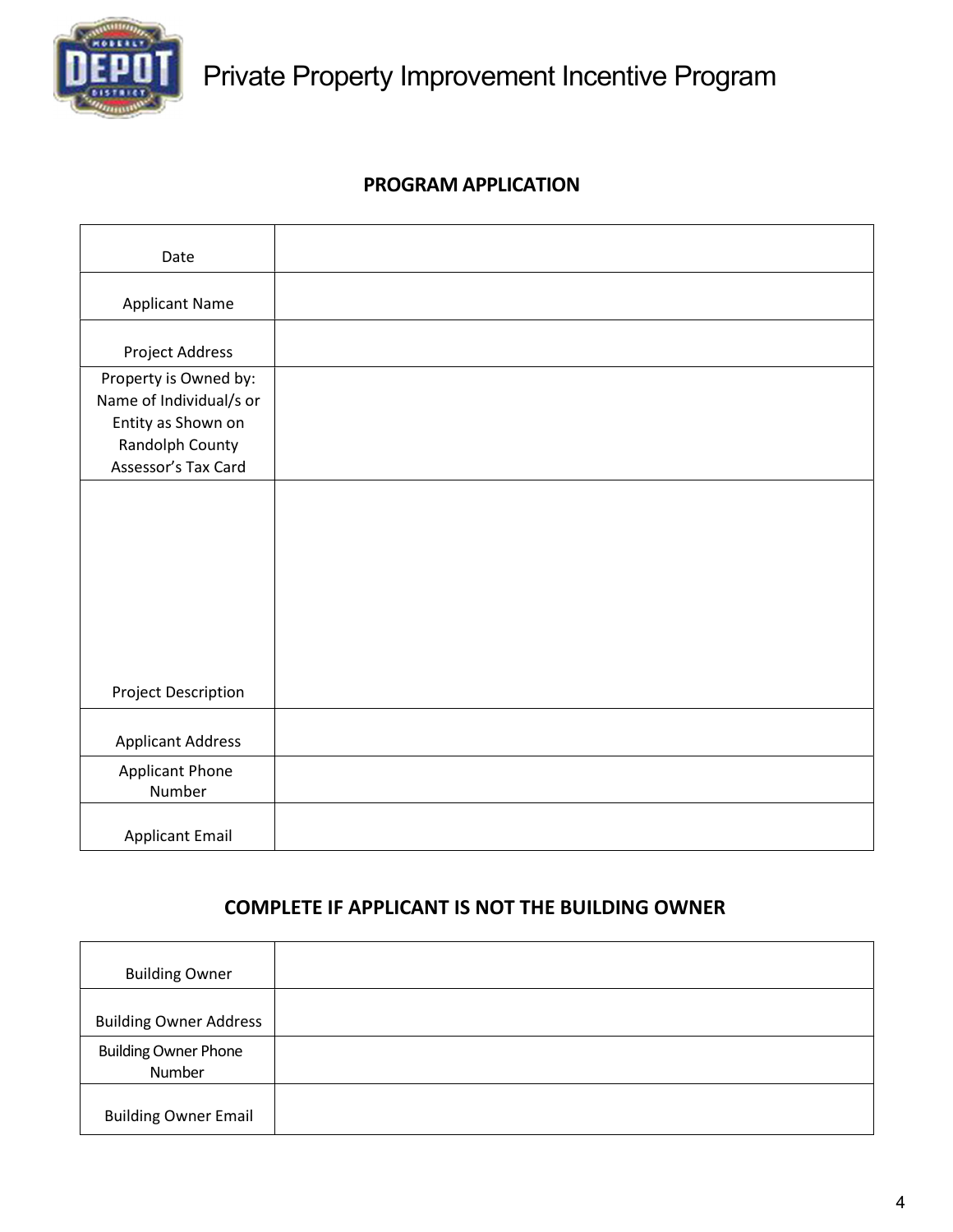

# ATTACHMENTS REQUIRED (incomplete applications will be returned to the applicant):

- 1. Provide itemized cost estimate of all materials, supplies and labor costs of the project (Attach to application)
- 2. Provide project plans, specifications, sketch or scaled drawing sufficient to accurately describe the proposed work. (Attach to application)
- 3. Provide current photograph of (1) the building itself, and (2) within the context of the streetscape clearly showing the existing conditions of the proposed area of improvement. (Attach to application)

Project Anticipated Start Date: \_\_\_\_\_\_\_\_\_\_\_\_\_\_\_\_\_\_\_\_\_\_\_\_\_

Anticipated Project Completion Date:

I have read the guidelines of the Property Improvement Incentive Program and agree to fully comply with its requirements.

Signature of Applicant/s: \_\_\_\_\_\_\_\_\_\_\_\_\_\_\_\_\_\_\_\_\_\_\_\_\_\_\_\_\_\_\_\_\_\_\_\_\_\_\_\_\_\_\_\_\_\_\_\_\_\_\_\_\_\_\_

On this \_\_\_\_\_\_\_\_\_\_\_day of \_\_\_\_\_\_\_\_\_\_\_\_\_\_, 20\_\_\_, before me personally appeared \_\_\_\_\_\_\_\_\_\_\_\_\_\_\_\_\_\_\_\_ known to be the individual(s) described in and who executed the foregoing instrument.

In testimony whereof, I have hereunto set my hand and affixed my official seal in said county and state the day and year last above written.

Notary Public

My commission expires:

### PROPERTY OWNER CONSENT (If the applicant is not the property owner):

|                                                                                                                      | Owner of the aforementioned property consent to the proposed work being                                                |  |
|----------------------------------------------------------------------------------------------------------------------|------------------------------------------------------------------------------------------------------------------------|--|
| undertaken by                                                                                                        | the business owner/applicant. I further agree that the business                                                        |  |
|                                                                                                                      | owner/applicant is able to undertake these improvements under the terms of my rental agreement with them. I understand |  |
| the requirements of the Downtown Moberly Community Improvement District's Property Improvement Incentive Program and |                                                                                                                        |  |
| agree to be bound by them in my capacity as building owner.                                                          |                                                                                                                        |  |

Signature of Property Owner: